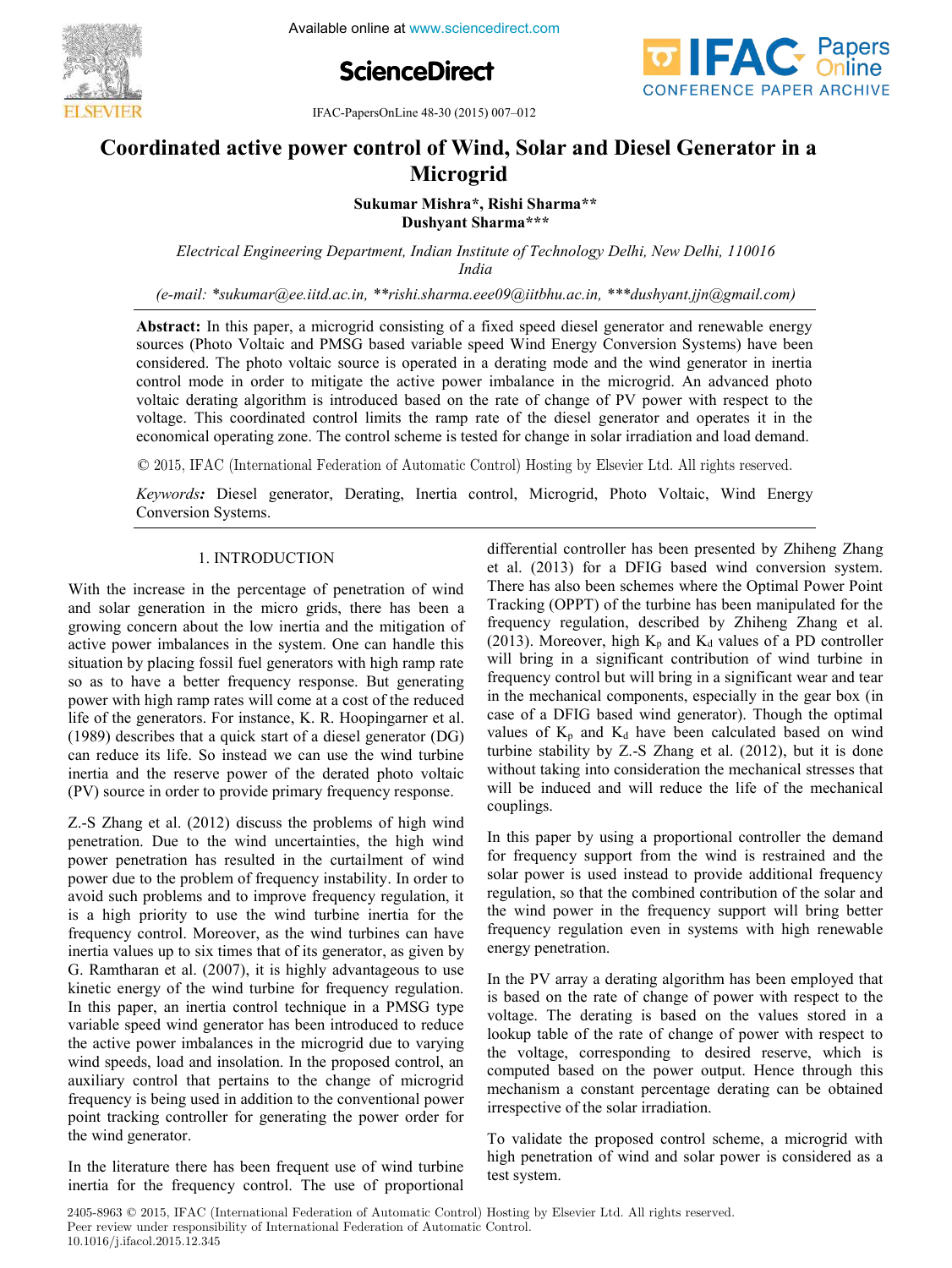## 2. MICROGRID DETAILS

The system considered in this paper comprises of a fixed speed DG, PMSG based variable speed wind generator and PV array having ratings of 2 MVA, 1MW and 1.1 MW respectively. The complete system under study is shown in Fig. 1.



Fig. 1. Microgrid consisting of DG, PV array and wind turbine.



Fig. 2. Control of DG.

The DG control is done by using conventional automatic generation control for frequency regulation and automatic voltage regulator for its terminal voltage regulation; as shown in Fig. 2. The wind generator is controlled using its inertia while the PV array is operated in derating mode.

The secondary frequency control lies with the DG while the renewable energy sources help in the primary frequency regulation; thus helping in reducing the ramping of DG.

#### 3. PMSG CONTROL

PMSG based wind energy conversion system is used in this paper for being more popular these days. Moreover, their LVRT capabilities, gearless transmission and better controllability as compared to DFIG based systems gives them an upper hand when compared with DFIG based wind energy conversion systems.

In the Maximum power tracking of the wind generator the power command is set based on the rotor speed. This power control is translated into torque command and subsequently to current command. So whenever there is an increase in the wind speed, the rotor speed increases and hence the power command. But if by some means we increase the power command on a fixed wind speed scenario, then in order to obey the power command, the extra amount of power is drawn from the rotor inertia. This results in the overall reduction in the rotor speed. Hence, by adding an auxiliary signal that pertains to the change in frequency, in the power command obtained by the MPPT algorithm, we can manipulate the power output of the wind generator. This will also result in better frequency regulation of the microgrid by regulating the power output at the wind generator terminals based on the frequency of the microgrid.

The power output at the terminals of a generator could be written as:

$$
P_{ele} = P_{input} - J \frac{d\omega}{dt}
$$
 (1)

The term  $J\frac{d\omega}{dt}$  constitutes the inertial power that is either *dt* consumed in or dissipated from the generator, when the generator accelerates or decelerates respectively. In a wind generator, unlike a conventional synchronous generator we can control the rotor speed or the inertial power irrespective of the grid frequency. Now the key to the participation of wind generators in the frequency response lies in using this inertial power. The control scheme using the inertial power is shown in Fig. 3.

#### 4. PV CONTROL

A PV source operating in derating mode can be treated as a reserve power which can be used for better frequency regulation as shown by P.P. Zarina et al. (2014). Maximum Power Point Tracking (MPPT) Algorithm provides the reference voltage to operate the PV at its maximum power. Various MPPT algorithms are available in literature; most of these discussed by Trishan Esram et al. (2007). To keep a reserve power the PV is operated in derating mode and such operation is achieved by modulating the reference voltage to operate the system at the voltage greater than the MPP voltage. However, the change in reference voltage needs to be decided as per the reserve required.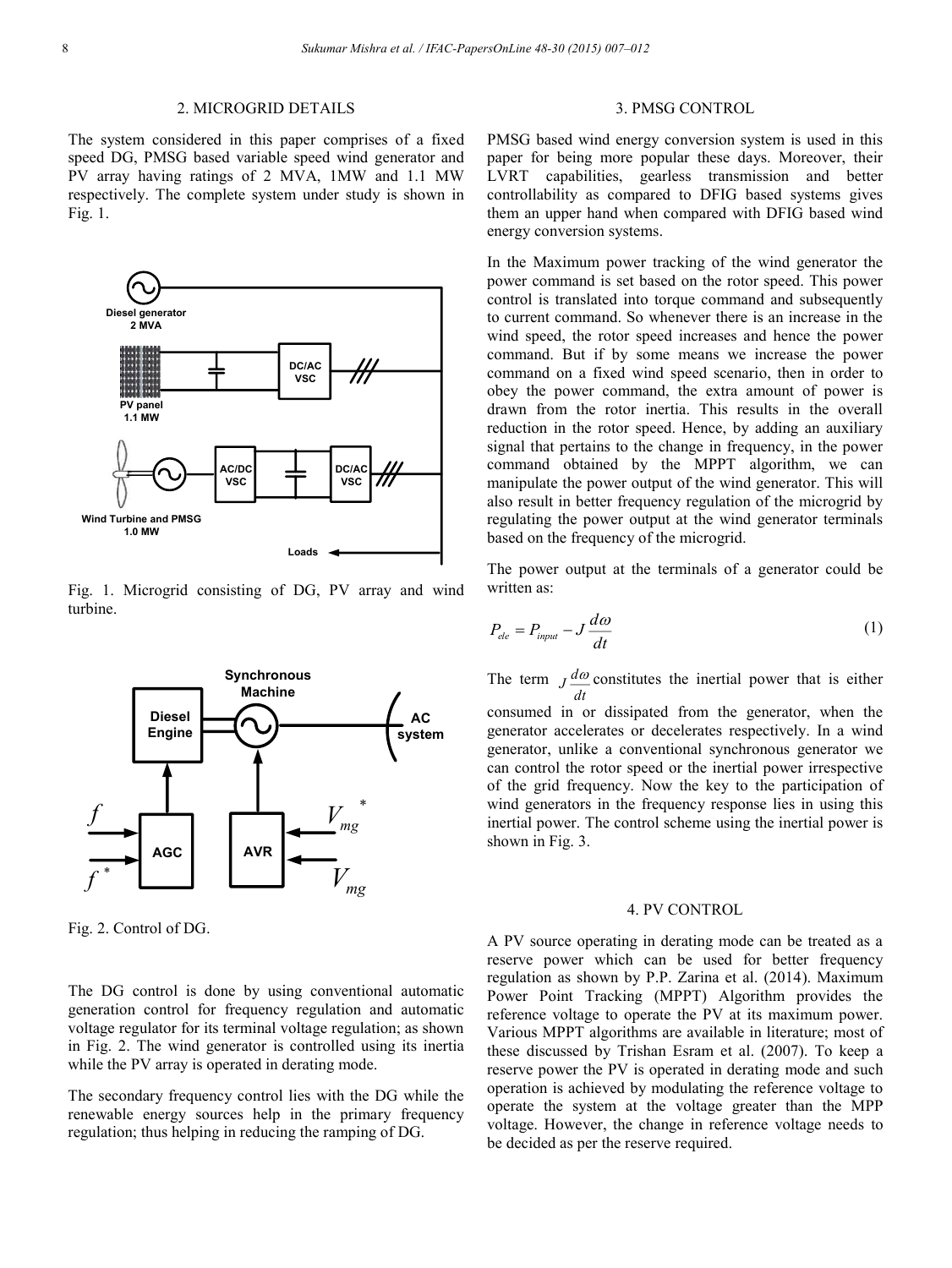

Fig. 3. Control of wind energy conversion system with primary frequency regulation.



Fig. 4. Variation of slope at 80% of the maximum power at different solar irradiation.

Under low solar irradiations, PV maximum power reduces; accordingly the reserve available should also reduce. Thus a control strategy should be designed to operate the PV at fixed percentage derating depending of the maximum power it can deliver. In this paper, 80% derating (i.e. 20% reserve) has been considered. To achieve this, a *dV dP* slope based derating approach has been used in this study; which is motivated from the traditional Incremental Inductance MPPT algorithm; described by Trishan Esram et al. (2007) and Perumalla Chandra Sekhar et al. (2014). It can be observed from PV characteristics, shown in Fig. 4, the *dV dP* slope at a certain percentage derating (80% in the Fig.) of the maximum power

varies with solar irradiation. Higher is the insolation; higher is the magnitude of rate of change of power with respect to the change in voltage.



Fig. 5. PV DC reference voltage calculation as per required derating and primary frequency control.

In the proposed control structure, the power is measured and the reference voltage from MPPT algorithm is modified in such a way that the PV array always operate at a contant percentage derated power irrespective of the solar irradiation depending on a look up table having *dV dP* slope corresponding to different output power from the solar PV for operation at 80% of maximum power.

To operate the PV in frequency regulation mode; the *dV dP* slope defining the amount of relating is modified as per

frequency deviation; thus varying the PV power during frequency deviations. The derating approach with primary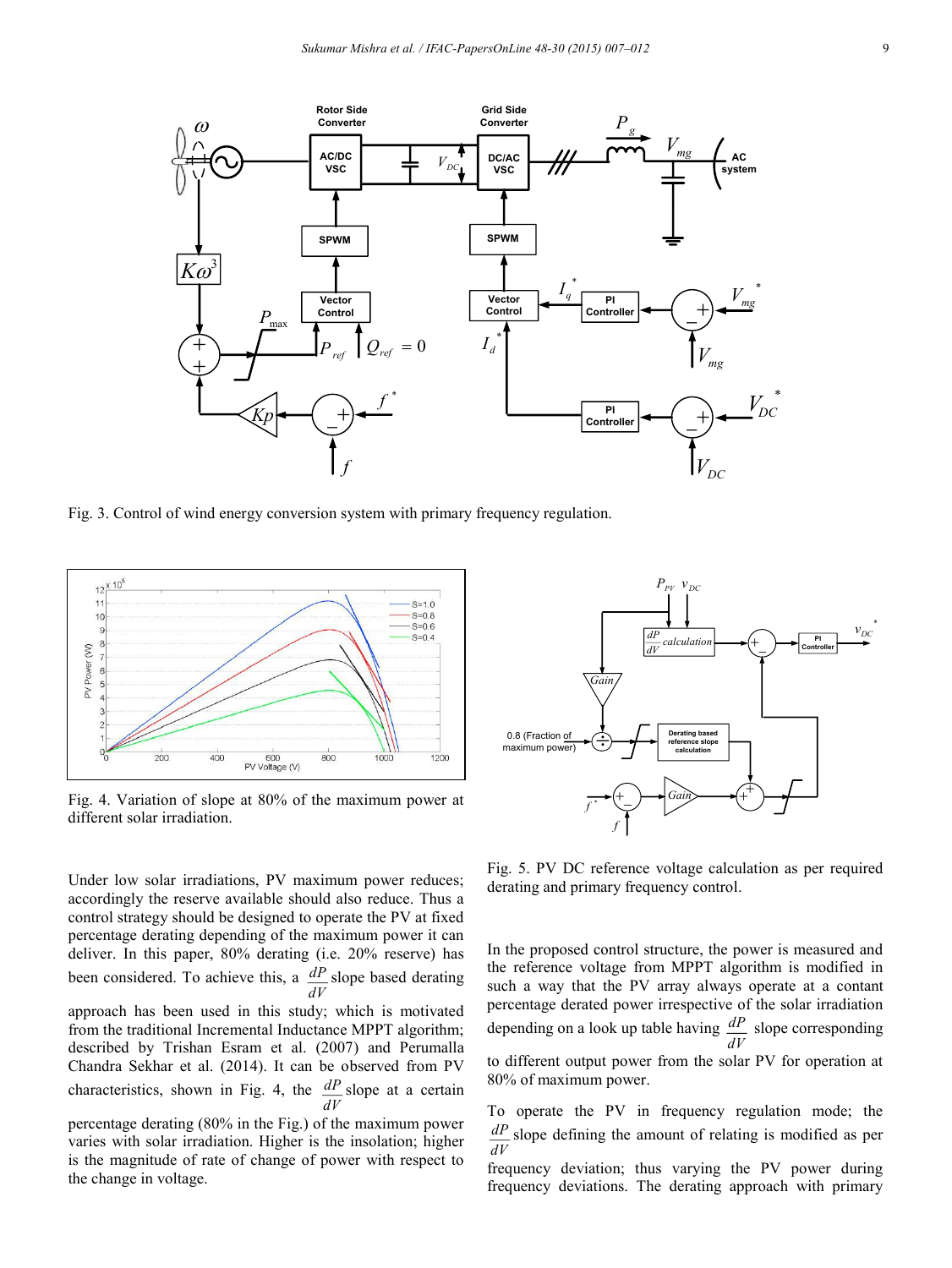frequency regulation is shown in Fig. 5. The actual *dP* slope *dV*

is compared with the reference slope and a PI controller is used to match the actual slope with the reference by varying the DC reference voltage.

The PV inverter is controlled by Vector control as shown in Fig. 6.



Fig. 6. PV control.

## 5. RESULTS AND ANALYSIS

## *5.1 Under constant wind speed and solar irradiation*

The system, initially operating at nominal 50 Hz, is subjected to a load change of 0.25 p.u. (at a base power of 2MW) at 0.5 s. The DG participates in the secondary frequency regulation. The frequency response is compared for various control schemes in Fig 7. The results are compared for four different operating schemes i.e. when frequency is controlled only by DG; when wind generator also participates in primary frequency control along with the DG; when PV and DG participate and when all the 3 sources participate in primary frequency control.



Fig. 7. Frequency response following a load change.

The peak deviation in frequency and settling time for the four cases are tabulated in Table 1. It can be seen from the results that best system dynamic response are obtained by using all the sources in frequency control using the proposed control scheme.







Fig. 9. Wind generator power.



Fig. 10. PV power.

It is also seen from Fig. 8 that the ramp rate of DG is reduced when renewables are used in controlling the system frequency. The DG, initially operating at 0.34 p.u. increases its power to 0.59 p.u. following the load change. When only the DG is controlling the frequency; it ramps at a very high rate and goes as high as 0.73 p.u. while the DG power is properly controlled when other sources are used and there is negligible power overshoot. The power delivered by the wind and the PV source for these four cases are shown in Fig. 9 and Fig. 10 respectively. From Figs. 9 and 10; it can be observed that the power from the two renewable energy sources varies only if they participate in frequency regulation. As discussed in the introduction, the combined effect of solar and wind gives better response when penetration of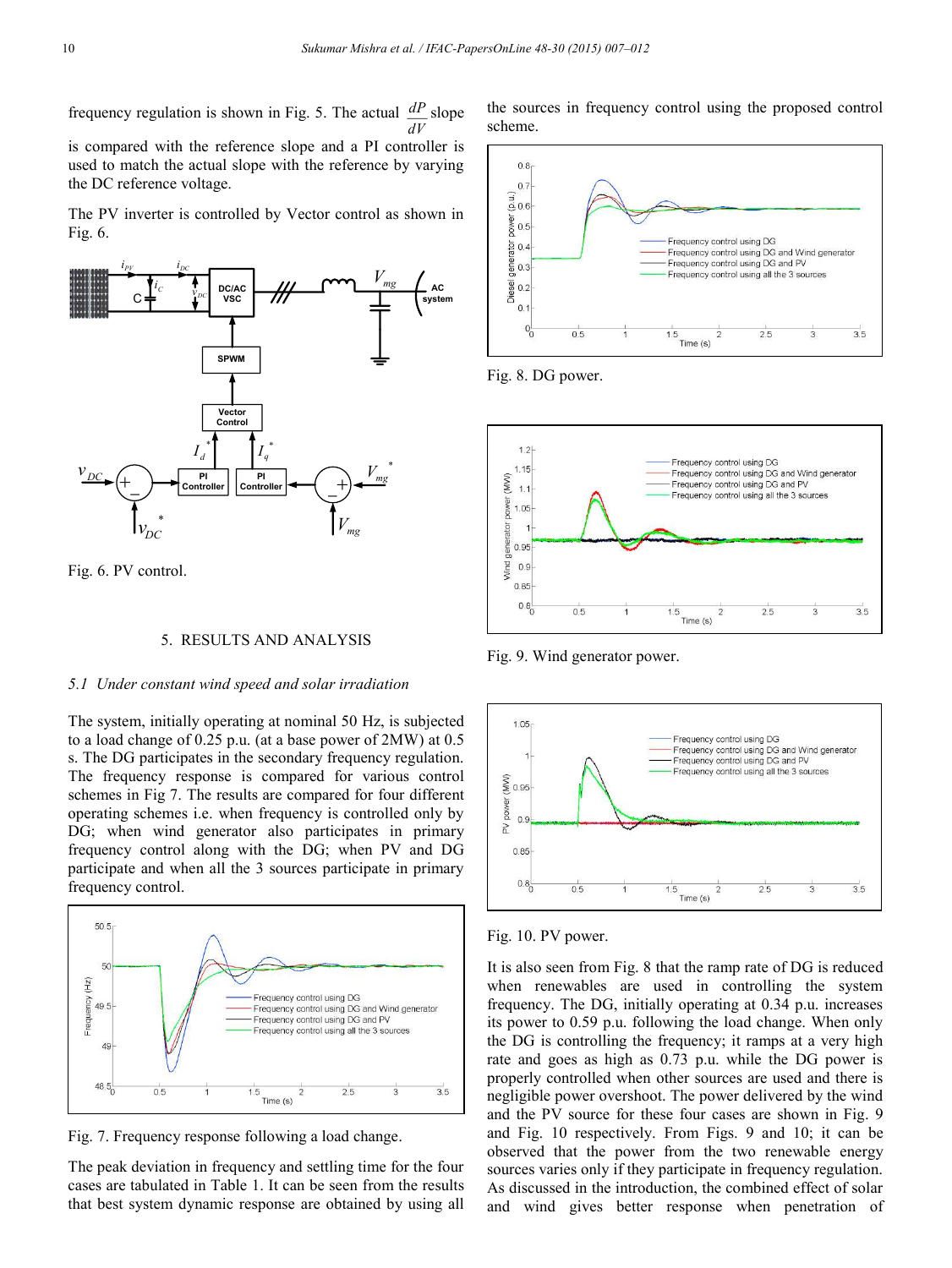renewable energy sources is high. The maximum power change for both wind and PV when both contribute to primary frequency control is less than the power change when each of these sources individually contribute along with the DG.

**Table 1. Comparison of frequency response**

| Frequency<br>Control           | Maximum Change<br>in Frequency (Hz) | Settling Time (s) |
|--------------------------------|-------------------------------------|-------------------|
| Using only DG                  | $-1.35$                             | 2.5               |
| Using DG and<br>Wind generator | $-1.15$                             | 2                 |
| Using DG and<br>PV             | $-1.15$                             | 2                 |
| Using all the 3<br>sources     | $-0.95$                             | 1.8               |

The above shown results are obtained at high solar irradiation. The system has been tested under very low solar irradiation as well. Fig. 11 shows the system frequency when solar irradiation is only 200  $W/m^2$  and Fig. 12 shows the power generated by the three sources when all the sources are participating in primary frequency regulation and the load variation is same as earlier. Following the load change, the system comes to steady state and operates at desired frequency i.e. 50 Hz.



Fig. 11. Frequency response following a load change at low solar irradiation.



Fig. 12. Power generated by different sources.

#### *5.2 For change in solar irradiation*



Fig. 13. PV powers at different solar irradiations.

**Table 2. PV reserve available at different irradiations**

| Solar<br>Irradiation<br>(Normalized)<br>1000<br>to<br>$W/m^2$ | Maximum<br>power (MW) | Operating<br>power (MW) | Reserve<br>$(\%)$ |
|---------------------------------------------------------------|-----------------------|-------------------------|-------------------|
| 1.0                                                           | 1.1181                | 0.895                   | 19.95             |
| 09                                                            | 1.0125                | 0.81                    | 20                |
| 0.8                                                           | 0.9                   | 0.72                    | 20                |
| 0.7                                                           | 0.7943                | 0.63                    | 20.68             |
| 0.6                                                           | 0.6824                | 0.545                   | 20.13             |

The results obtained when there is a sudden drop in solar irradiation from 1.0 to 0.9, 0.8, 0.7 and 0.6 also shows the same characteristics. One of the objectives of this scheme is to operate at 80% of maximum power at all solar irradiations. The control scheme achieves proper frequency regulation. The PV power drops with drop in irradiation; shown in Fig. 13. The DG power is accordingly increased to mitigate the power imbalance in the microgrid. From the Fig. 13; it can be observed that at each solar irradiation the PV array is operated at 20% reserve as tabulated in Table 2.

## 6. CONCLUSIONS

With this study it can be concluded that the inertia control and slope based control of wind and PV respectively gives satisfactory response in frequency regulation. The slope based derating control ensures constant percentage derating irrespective of solar irradiation. The proposed control scheme limits the ramping of DG and provides improved frequency regulation in a microgrid.

### ACKNOWLEDGEMENT

This work was supported in part by DST, Govt. of India under its project "Photovoltaic (PV) based grid-interactive and off-grid electricity system". File No: INT/Fin/P-13.